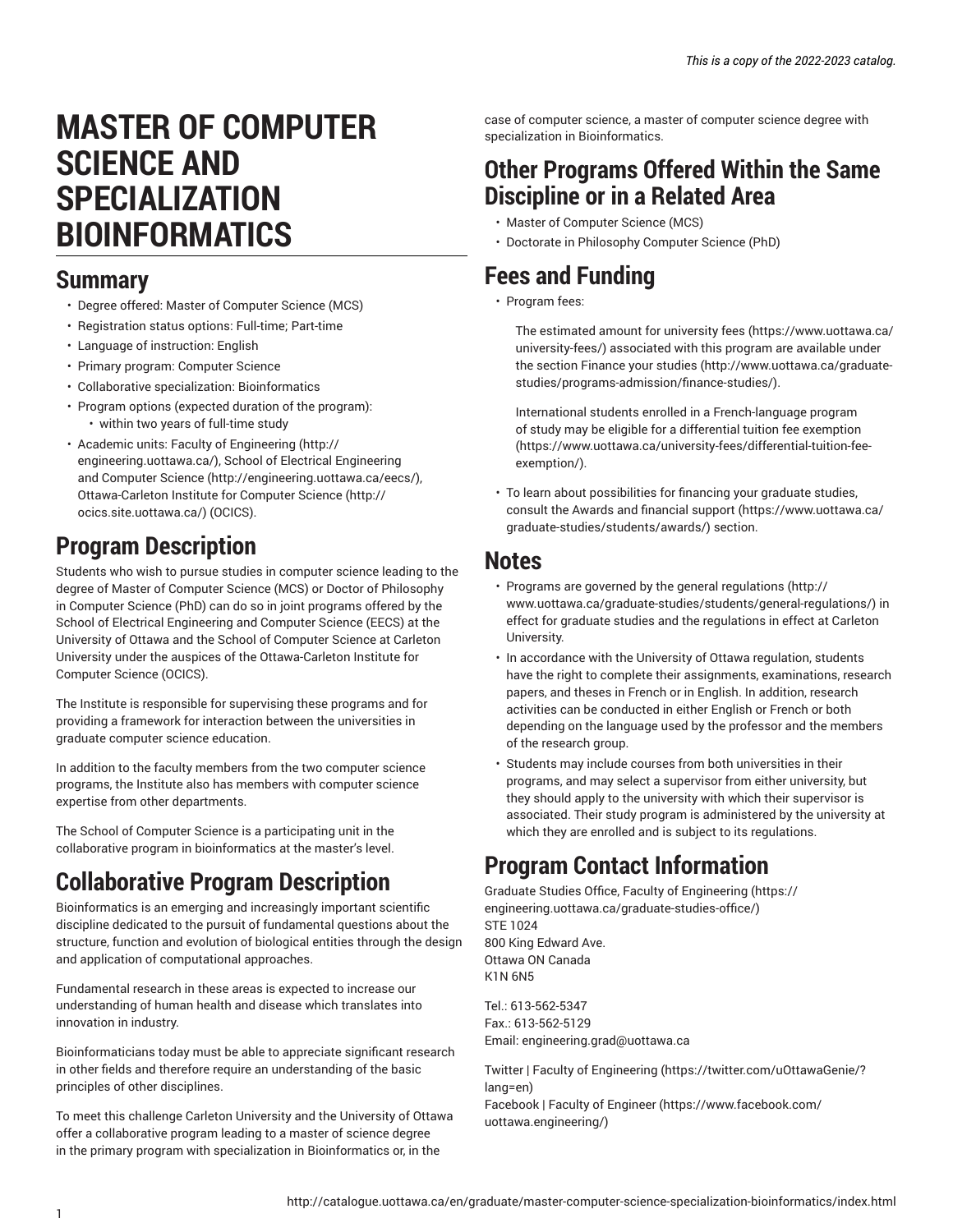## **Admission Requirements**

For the most accurate and up to date information on application deadlines, language tests and other admission requirements, please visit the specific [requirements](https://www.uottawa.ca/graduate-studies/programs-admission/apply/specific-requirements/) ([https://www.uottawa.ca/graduate-studies/](https://www.uottawa.ca/graduate-studies/programs-admission/apply/specific-requirements/) [programs-admission/apply/specific-requirements/](https://www.uottawa.ca/graduate-studies/programs-admission/apply/specific-requirements/)) webpage.

## **To be eligible, candidates must:**

• Have a bachelor of science degree with honours in computer science (or equivalent), with a minimum average of B (70%).

Note: International candidates must check the [admission](https://www.uottawa.ca/graduate-studies/international/study-uottawa/admission-equivalencies/) [equivalencies](https://www.uottawa.ca/graduate-studies/international/study-uottawa/admission-equivalencies/) ([https://www.uottawa.ca/graduate-studies/](https://www.uottawa.ca/graduate-studies/international/study-uottawa/admission-equivalencies/) [international/study-uottawa/admission-equivalencies/\)](https://www.uottawa.ca/graduate-studies/international/study-uottawa/admission-equivalencies/) for the diploma they received in their country of origin.

- Identify at least one professor who is willing to supervise your research and thesis. We recommend that you contact potential thesis supervisors as soon as possible. The thesis director must be a member of the collaborative program. The choice of supervisor will determine the primary campus location of the student. It will also determine which university awards the degree.
- Be sponsored into the collaborative specialization by a faculty member of the collaborative program, normally the thesis supervisor, who must be appointed, cross-appointed or stand as an adjunct at the primary program.

## **Language Requirements**

Applicants must be able to understand and fluently speak the language of instruction (English) in the program to which they are applying. Proof of linguistic proficiency may be required.

Applicants whose first language is neither French nor English must provide proof of proficiency in the language of instruction.

Note: Candidates are responsible for any fees associated with the language tests.

## **Notes**

- The admission requirements listed above are minimum requirements and do not guarantee admission to the program.
- Admissions are governed by the general [regulations](http://www.uottawa.ca/graduate-studies/students/general-regulations/) ([http://](http://www.uottawa.ca/graduate-studies/students/general-regulations/) [www.uottawa.ca/graduate-studies/students/general-regulations/](http://www.uottawa.ca/graduate-studies/students/general-regulations/)) in effect for graduate studies.
- Candidates must apply to the primary program and indicate in their application for admission to the master's program in computer science that they wish to be accepted into the collaborative specialization in bioinformatics. Students are normally informed about their acceptance into the collaborative program at the same time as being informed about their admission into the primary program.

# **Applying to the Co-op Option**

In order to apply to the co-op option, you must first be admitted to a program that offers co-op. The co-op option is not available to MCS students in the Accelerated Stream.

Your application must be submitted by the end of the first month of enrollment in your primary program, i.e., by the end of September.

Admission to the co-op option occurs on a competitive basis and is managed by the [Co-op Office](https://coop.uottawa.ca/en/) ([https://coop.uottawa.ca/en/\)](https://coop.uottawa.ca/en/). Enquiries should be directed to that office.

#### **To be admitted to the co-op option, you must:**

- Be enrolled as a full-time student in the master's in computer science;
- Have a cumulative grade point average of 7.0 or 75%;
- Begin the program in the Fall term;
- Be a Canadian citizen or permanent resident;
- Pay the required CO-OP fees.

# **Qualifying Program**

Applicants who lack the required undergraduate preparation may be admitted to a qualifying-year program. The basis for admission to the qualifying year of the Master's program will normally be an honours degree in a related discipline with a B average (70%), provided that the honours program in question includes the equivalent of three years of an honours computer science program. A major degree holder with superior academic standing may be considered for admission to the qualifying year with suitable background preparation.

# **Program Requirements Master's with Collaborative Specialization**

The Department may require students to take additional courses, depending on their backgrounds.

Students must meet the following requirements for the master's with collaborative specialization:

#### **Compulsory Courses:**

|                                                                                             | BNF 5106 Bioinformatics  | 3 Units |
|---------------------------------------------------------------------------------------------|--------------------------|---------|
| 9 course units in computer science (CSI) at the graduate<br>level, including: 1             |                          | 9 Units |
| 3 course units in Software Engineering (Category E)                                         |                          |         |
| 3 course units in the Theory of Computing (Category T)                                      |                          |         |
| 3 course units in Computer Applications (Category A) or<br>in Computer Systems (Category S) |                          |         |
| 3 elective course units in computer science (CSI) at the<br>graduate level <sup>1</sup>     |                          | 3 Units |
| Seminars:                                                                                   |                          |         |
| <b>BNF 6100</b>                                                                             | MSc Seminar <sup>2</sup> | 3 Units |
| Thesis:                                                                                     |                          |         |
|                                                                                             |                          |         |

THM 7999 Master's Thesis 4, 5, 6

Note(s)

- 1 Course selection must be approved by the student's academic advisor. A maximum of two three-unit courses at the 4000 level are permitted.
- 2 The seminar course in bioinformatics involves a written report, the presentation of a seminar, and regular attendance at departmental seminars.
- 3 Students must make a successful presentation and satisfy the attendance requirement as specified in the student handbook. The graduate seminar requirements must be fulfilled within two consecutive terms.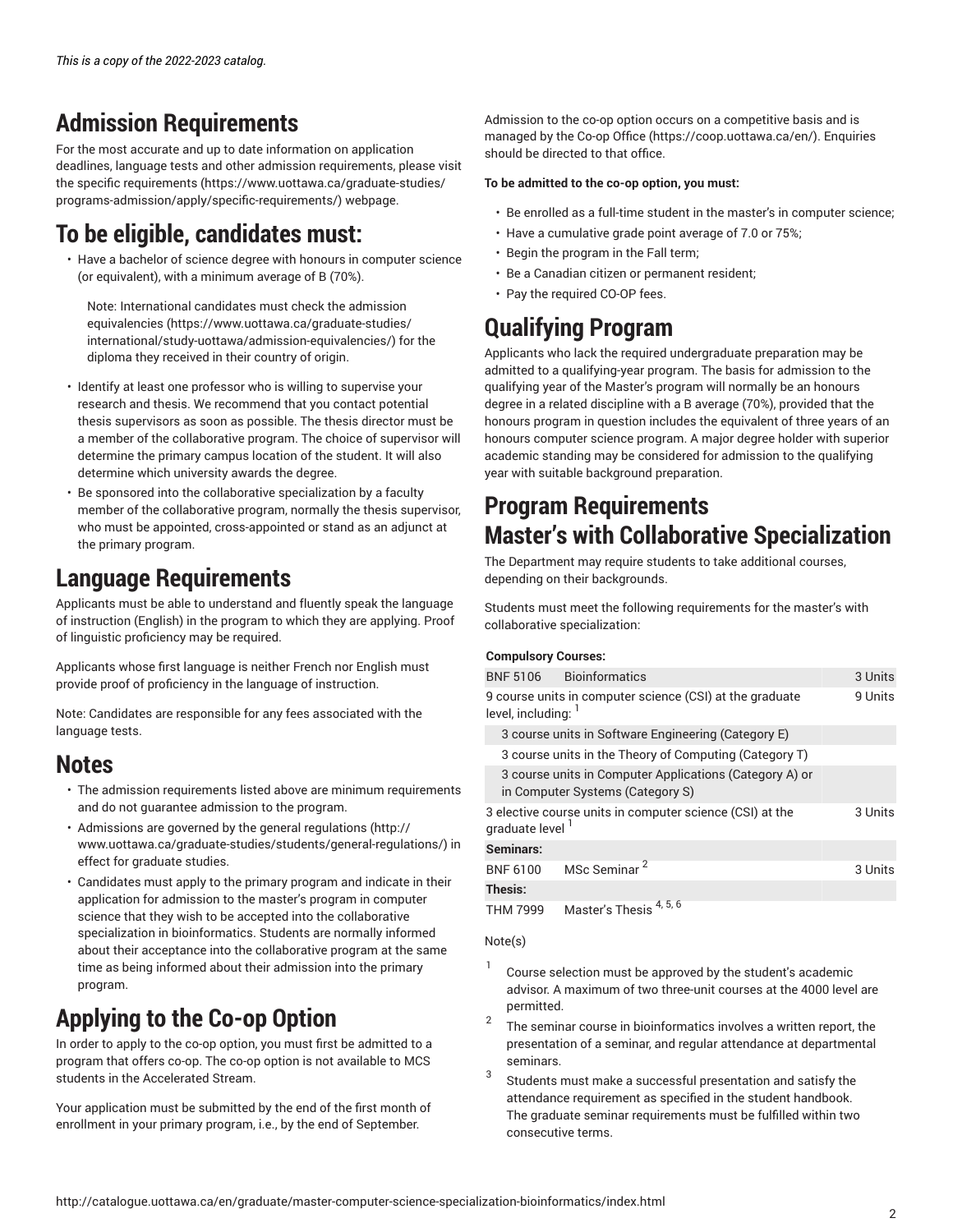- 4 A student may be permitted to carry out thesis work off campus provided suitable arrangements are made for supervision and experimental work, and prior approval is obtained from the Joint Program Committee.
- 5 Presentation and defence of a research thesis on a topic in bioinformatics based on original research carried out under the supervision of a faculty member participating in the Bioinformatics collaborative program.
- 6 Students are responsible for ensuring they have met all of the [thesis](http://www.uottawa.ca/graduate-studies/students/theses/) [requirements \(http://www.uottawa.ca/graduate-studies/students/](http://www.uottawa.ca/graduate-studies/students/theses/) [theses/\)](http://www.uottawa.ca/graduate-studies/students/theses/).

## **Co-op Option**

(Available to students enrolled in the thesis option or the coursework and project option.)

To complete a master's with coursework and project, you must meet the following requirements**:**

- Be enrolled as a full-time student in the master's in computer science;
- Maintain a cumulative grade point average of 7.0 or 75%;
- Obtain a satisfactory grade (P) for each co-op work term:
	- CGI 6001
	- CGI 6002

Notes:

- Each work term is graded P/F (pass/fail), based on the employer's report and on the written report completed by the student. (The report must be 30 pages long, including appendices.) The report is evaluated by the professor in charge of the graduate co-op option in Computer Science.
- The units awarded for co-op terms may not be used to obtain equivalences for other courses. In other words, the co-op units are additional to the minimum requirements of the degree.

## **Fast-Track from the Master's to the PhD**

Students enrolled in the master's program in computer science at the University of Ottawa may be eligible to fast-track directly into the doctoral program without writing a master's thesis. For additional information, please consult the "Admission Requirements" section of the PhD program.

Note: Students in the Accelerated Stream of the MCS are not eligible for fast-track to the PhD.

## **Minimum Requirements**

The passing grade in all courses is B.

Students who fail 6 units, or whose research progress is deemed unsatisfactory are required to withdraw from the program.

## **Research Research Fields & Facilities**

Located in the heart of Canada's capital, a few steps away from Parliament Hill, the University of Ottawa is among Canada's top 10 research universities.

uOttawa focuses research strengths and efforts in four Strategic Areas of Development in Research (SADRs):

- Canada and the World
- Health
- e-Society
- Molecular and Environmental Sciences

With cutting-edge research, our graduate students, researchers and educators strongly influence national and international priorities.

## **Research at the Faculty of Engineering**

Areas of research:

- Chemical and Biological Engineering
- Civil Engineering
- Electrical Engineering and Computer Science
- Mechanical Engineering

For more information, refer to the list of faculty members and their research fields on [Uniweb \(https://uniweb.uottawa.ca/#!arts/themes\)](https://uniweb.uottawa.ca/#!arts/themes).

### **Courses**

Not all of the listed courses are given each year. The course is offered in the language in which it is described.

A 3-unit course at the University of Ottawa is equivalent to a 0.5-unit course at Carleton University.

#### **CSI 5100 Data Integration (3 units)**

Materialized and virtual approaches to integration of heterogeneous and independent data sources. Emphasis on data models, architectures, logic-based techniques for query processing, metadata and consistency management, the role of XML and ontologies in data integration; connections to schema mapping, data exchange, and P2P systems. This course is equivalent to COMP 5306 at Carleton University. **Course Component:** Lecture

#### **CSI 5101 Knowledge Representation (3 units)**

KR is concerned with representing knowledge and using it in computers. Emphasis on logic-based languages for KR, and automated reasoning techniques and systems; important applications of this traditional area of AI to ontologies and semantic web. This course is equivalent to COMP 5307 at Carleton University.

**Course Component:** Lecture

#### **CSI 5102 Topics in Medical Computing (3 units)**

Introductory course on data structures, algorithms, techniques, and software development related to medical computing (in particular spatial modeling). Topics may include: computational geometry algorithms for cancer treatment, medical imaging, spatial data compression algorithms, dynamic programming for DNA analysis. This course is equivalent to COMP 5308 at Carleton University.

**Course Component:** Lecture

#### **CSI 5105 Network Security and Cryptography (3 units)**

Advanced methodologies selected from symmetric and public key cryptography, network security protocols and infrastructure, identification, anonymity, privacy technologies, secret-sharing, intrusion detection, firewalls, access control technologies, and defending network attacks. This course is equivalent to COMP 5406 at Carleton University. **Course Component:** Lecture

Prerequisites: familiarity with basic concepts in networks, network security, and applied cryptography.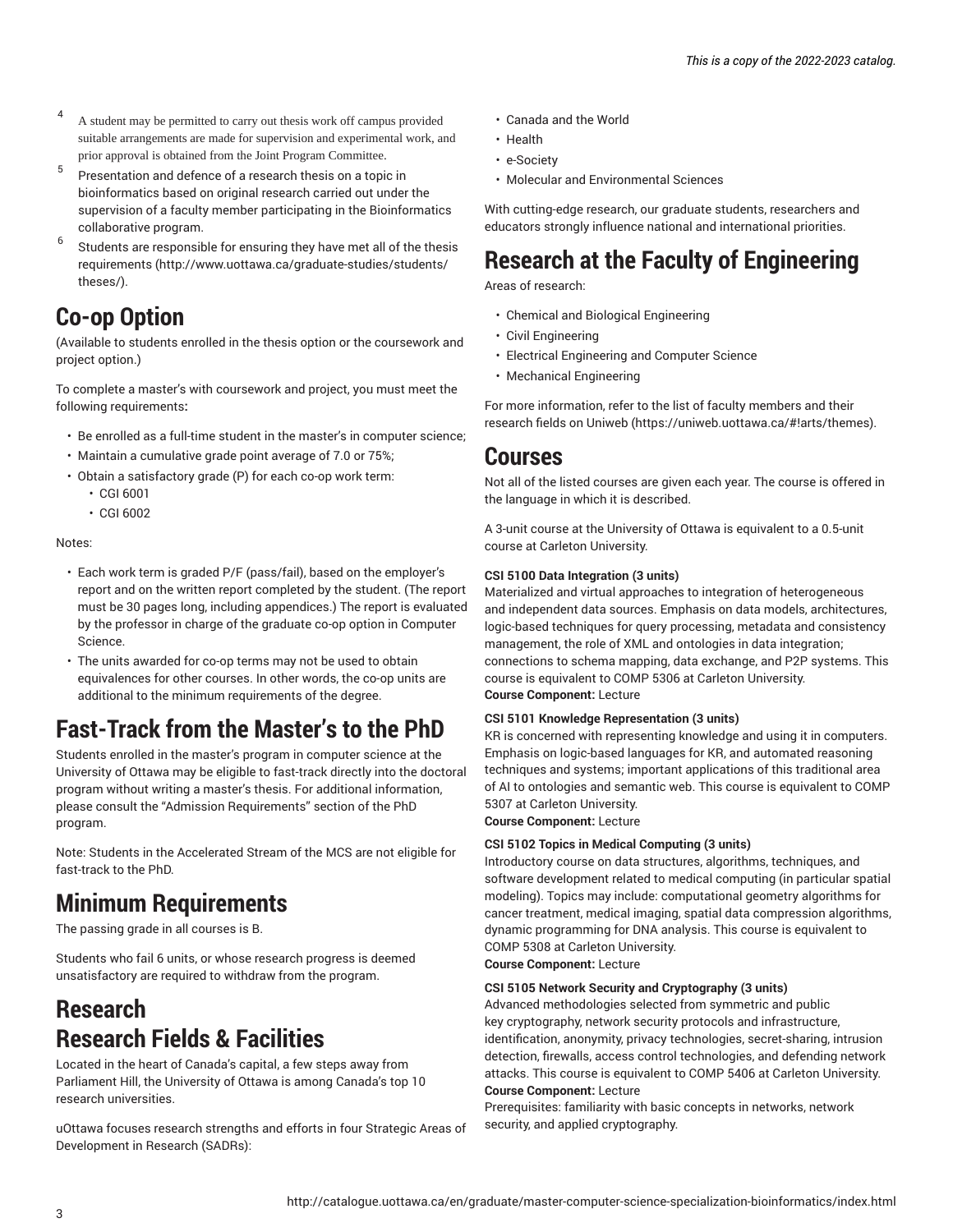#### **CSI 5106 Cryptography (3 units)**

Security in encryption algorithms. Encryption and decryption. Entropy, equivocation, and unicity distance. Cryptanalysis and computational complexity. Substitution, transposition, and product ciphers. Symmetric ciphers: block and stream modes. Modular arithmetic. Public key cryptosystems. Factorization methods. Elliptic curve, lattice-based, and homomorphic cryptography. Proofs of security.

**Course Component:** Discussion Group, Laboratory, Lecture, Research, Seminar, Work Term, Theory and Laboratory, Tutorial

### **CSI 5107 Principle of Intelligent Transportation Systems (3 units)**

Fundamental Concepts of ITS. Computer Information and Communication for ITS. The Backbone of ITS Communication, Network Topologies and Configurations. ITS Models and Evaluation Methods. Advanced Transportation Management Systems (ATMS). Advanced Traveler Information Systems (ATIS). Advanced Driver Assistant Systems. Data Stream Management System (DSMS) in the intelligent transportation Systems. Intelligent Traffic Control Algorithms. Traffic Demand Modeling and Analysis. Incident Detection and Collusion Avoidance Algorithms. Smart Mobility and GPS Localization Algorithms. Software Defined Network for ITS. Security & Privacy in ITS **Course Component:** Lecture

#### **CSI 5108 Introduction to Convex Optimization (3 units)**

Mathematics of optimization: linear, nonlinear and convex problems. Convex and affine sets. Convex, quasiconvex and log-convex functions. Operations preserving convexity. Recognizing and formulating convex optimization problems. The Lagrange function, optimality conditions, duality, geometric and saddle-point interpretations. Least-norm, regularized and robust approximations. Statistical estimation, detector design. Adaptive antennas. Geometric problems (networks). Algorithms. **Course Component:** Lecture

#### **CSI 5110 Principles of Formal Software Development (3 units)**

Methodologies in formal software specification, development, and verification. The use of theorem proving, automated deduction, and other related formal methods for software correctness. Applications in program verification and secure computation. This course is equivalent to COMP 5707 at Carleton University.

**Course Component:** Lecture

#### **CSI 5111 Software Quality Engineering (3 units)**

Software quality issues. Quality components and metrics. Software process quality. Software reliability engineering. Software design for testability. Requirements capture and validation. Systematic design validation; grey-box approach, test design, implementation and management, case studies in validation and verification of communications software. Object-oriented design and test. Theoretical aspects. This course is equivalent to COMP 5501 at Carleton University. **Course Component:** Lecture

#### **CSI 5112 Software Engineering (3 units)**

Topics of current interest in Software Engineering, such as requirements engineering, precise and advanced modelling, development processes, change management, standards, and emerging types of applications. This course is equivalent to COMP 5207 at Carleton University. **Course Component:** Lecture

#### **CSI 5113 Foundations Programming Languages (3 units)**

Advanced study of programming paradigms from a practical perspective. Paradigms may include functional, imperative, concurrent, distributed, generative, aspect- and object-oriented, and logic programming. Emphasis on underlying principles. Topics may include: types, modules, inheritance, semantics, continuations, abstraction and reflection. This course is equivalent to COMP 5001 at Carleton University. **Course Component:** Lecture

#### **CSI 5115 Database Analysis and Design (3 units)**

The dimensional and multidimensional data models for data warehousing. Data dependencies and decomposition. Structure and use of data definition and manipulation languages. Database economics, engineering, deployment and evolution. Issues in integrity, security, the Internet and distributed databases. Relationships to decision support systems. This course is equivalent to COMP 5503 at Carleton University. **Course Component:** Discussion Group, Laboratory, Lecture, Research, Seminar, Work Term, Theory and Laboratory, Tutorial

#### **CSI 5116 Authentication and Software Security (3 units)**

Specialized topics in security including advanced authentication techniques, user interface aspects, electronic and digital signatures, security infrastructures and protocols, software vulnerabilities affecting security, non-secure software and hosts, protecting software and digital content. This course is equivalent to COMP 5407 at Carleton University. **Course Component:** Lecture

#### **CSI 5118 Automated Verification and Validation of Software (3 units)**

Topics in formal test derivation methods, test management, highlevel, CASE-based verification and validation, data-flow & control-flow measures and metrics for assessing quality of designs and code, regression analysis & testing. This course is equivalent to COMP 5302 at Carleton University.

**Course Component:** Lecture

#### **CSI 5121 Advanced Data Structures (3 units)**

Simple methods of data structure design and analysis that lead to efficient data structures for several problems. Topics include randomized binary search trees, persistence, fractional cascading, self-adjusting data structures, van Emde Boas trees, tries, randomized heaps, and lowest common ancestor queries. This course is equivalent to COMP 5408 at Carleton University.

**Course Component:** Lecture

#### **CSI 5122 Software Usability (3 units)**

Design principles and metrics for usability. Qualitative and quantitative methods for the evaluation of software system usability: Heuristic evaluation, usability testing, usability inspections and walkthroughs, cognitive walkthroughs, formal usability experimentation. Ethical concerns when performing studies with test users. Economics of usability. Integration of usability engineering into the software engineering lifecycle. This course is equivalent to COMP 5301 at Carleton University.

#### **Course Component:** Lecture

#### **CSI 5124 Computational Aspects of Geographic Information Systems (3 units)**

Computational perspective of geographic information systems (GIS). Data representations and their operations on raster and vector devices: e.g., quadtrees, grid files, digital elevation models, triangular irregular network models. Analysis and design of efficient algorithms for solving GIS problems: visibility queries, point location, facility location. This course is equivalent to COMP 5204 at Carleton University. **Course Component:** Lecture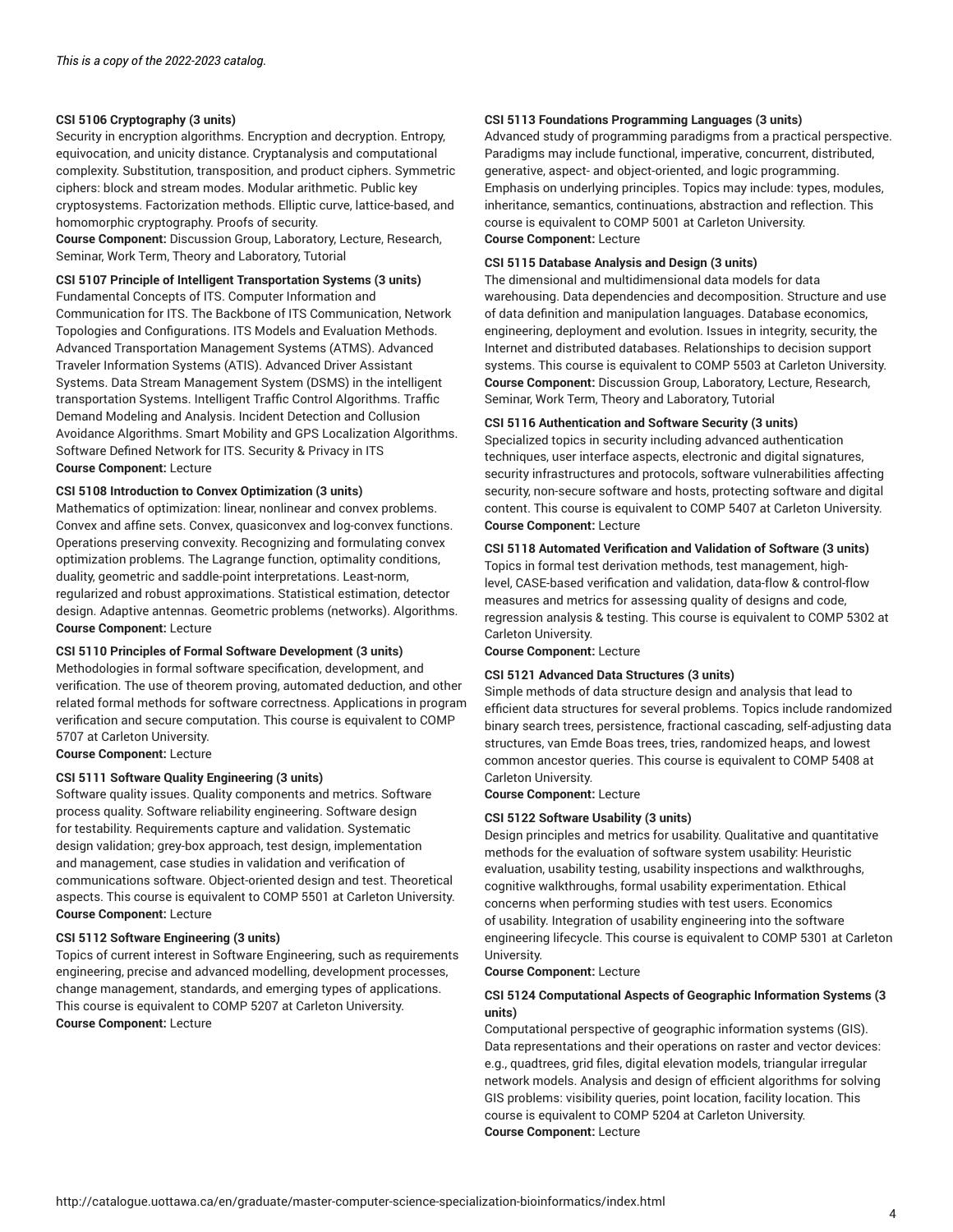#### **CSI 5126 Algorithms in Bioinformatics (3 units)**

Fundamental mathematical and algorithmic concepts underlying computational molecular biology; physical and genetic mapping, sequence analysis (including alignment and probabilistic models), genomic rearrangement, phylogenetic inference, computational proteomics and systemics modelling of the whole cell. This course is equivalent to COMP 5108 at Carleton University.

**Course Component:** Lecture

#### **CSI 5127 Applied Computational Geometry (3 units)**

Design and analysis of efficient algorithms for solving geometric problems in applied fields such as Geometric Network Design, Geometric Routing and Searching. Geometric spanners, Greedy spanners, Theta-Graphs, Yao-Graphs, Well-Separated Pair Decomposition, Delaunay Triangulations. Introduction to the game of Cops and Robbers. This course is equivalent to COMP 5409 at Carleton University. **Course Component:** Lecture

#### **CSI 5128 Swarm Intelligence (3 units)**

Collective computation, collective action, and principles of selforganization in social agent systems. Algorithms for combinatorial optimization problems, division of labour, task allocation, task switching, and task sequencing with applications in security, routing, wireless and ad hoc networks and distributed manufacturing. This course is equivalent to COMP 5002 at Carleton University. **Course Component:** Lecture

#### **CSI 5129 Advanced Database Systems (3 units)**

In-depth study on developments in database systems shaping the future of information systems, including complex object, object-oriented, object-relational, and semi-structured databases. Data structures, query languages, implementation and applications. This course is equivalent to COMP 5305 at Carleton University.

**Course Component:** Lecture

#### **CSI 5131 Parallel Algorithms and Applications in Data Science (3 units)**

Multiprocessor architectures from an application programmer's perspective: programming models, processor clusters, multi-core processors, GPUs, algorithmic paradigms, efficient parallel problem solving, scalability and portability. Projects on high performance computing in Data Science, including data analytics, bioinformatics, simulations. Programming experience on parallel processing equipment. This course is equivalent to COMP 5704 at Carleton University. **Course Component:** Lecture

#### **CSI 5134 Fault Tolerance (3 units)**

Hardware and software techniques for fault tolerance. Topics include modeling and evaluation techniques, error detecting and correcting codes, module and system level fault detection mechanisms, design techniques for fault-tolerant and fail-safe systems, software fault tolerance through recovery blocks, N-version programming, algorithmbased fault tolerance, checkpointing and recovery techniques, and survey of practical fault-tolerant systems. This course is equivalent to COMP 5004 at Carleton University.

**Course Component:** Lecture

#### **CSI 5135 Information Visualization and Visual Analytics (3 units)** Principles, techniques, technology and applications of information visualization for visual data analysis. Topics include human visual perception, cognitive processes, static and dynamic models of image semantics, interaction paradigms, big data visual analysis case studies. This course is equivalent to COMP 5209 at Carleton University.

**Course Component:** Lecture

#### **CSI 5136 Computer Security and Usability (3 units)**

Design and evaluation of security and privacy software with particular attention to human factors and how interaction design impacts security. Topics include current approaches to usable security, methodologies for empirical analysis, and design principles for usable security and privacy. This course is equivalent to COMP 5110 at Carleton University. **Course Component:** Lecture

#### **CSI 5137 Selected Topics in Software Engineering (Category E) (3 units)** Selected topics in Software Engineering (Category E), not covered by other graduate courses. Details will be available from the School at the

time of registration. This course is equivalent to COMP 5900 at Carleton University.

**Course Component:** Lecture

#### **CSI 5138 Selected Topics in Theory of Computing (Category T) (3 units)** Selected topics in Theory of Computing (Category T), not covered by other graduate courses. Details will be available from the School at the time of registration. This course is equivalent to COMP 5900 at Carleton University.

**Course Component:** Lecture

**CSI 5139 Selected Topics in Computer Applications (Category A) (3 units)** Selected topics in Computer Applications (Category A), not covered by other graduate courses. Details will be available from the School at the time of registration. This course is equivalent to COMP 5900 at Carleton University.

#### **Course Component:** Lecture

#### **CSI 5140 Selected Topics in Computer Systems (Category S) (3 units)**

Selected topics in Computer Systems (Category S), not covered by other graduate courses. Details will be available from the School at the time of registration. This course is equivalent to COMP 5900 at Carleton University.

**Course Component:** Lecture

#### **CSI 5142 Protocols for Mobile and Wireless Networks (3 units)**

Link and network layer protocols of wireless networks; applications of wireless networks may be discussed. Topics may include: protocol implementation, mobile IP, resource discovery, wireless LANs/PANs, and Spreadspectrum. Courses CSI 6136 (SYSC 5306), CSI 5142 (COMP 5402) cannot be combined for units. This course is equivalent to COMP 5402 at Carleton University.

#### **Course Component:** Lecture

Precludes additional credit for SYSC 5306.

#### **CSI 5146 Computer Graphics (3 units)**

Principles and advanced techniques in rendering and modelling. Research field overview. Splines, subdivision surfaces and hierarchical surface representations. Physics of light transport, rendering equation and Bidirectional Reflectance Distribution Function. Classical ray tracing, radiosity, global illumination and modern hybrid methods. Plenoptic function and image-based rendering. This course is equivalent to COMP 5202 at Carleton University.

**Course Component:** Lecture

#### **CSI 5147 Computer Animation (3 units)**

Theories and techniques in 3D modeling and animation. Animation principles, categories, and history. Forward and inverse kinematics. Motion capture, editing and retargeting. Flexible bodies. Particle animation. Behavioral animation. Human modeling. Facial animation. Cloth animation and other sub-topics. This course is equivalent to COMP 5201 at Carleton University. **Course Component:** Lecture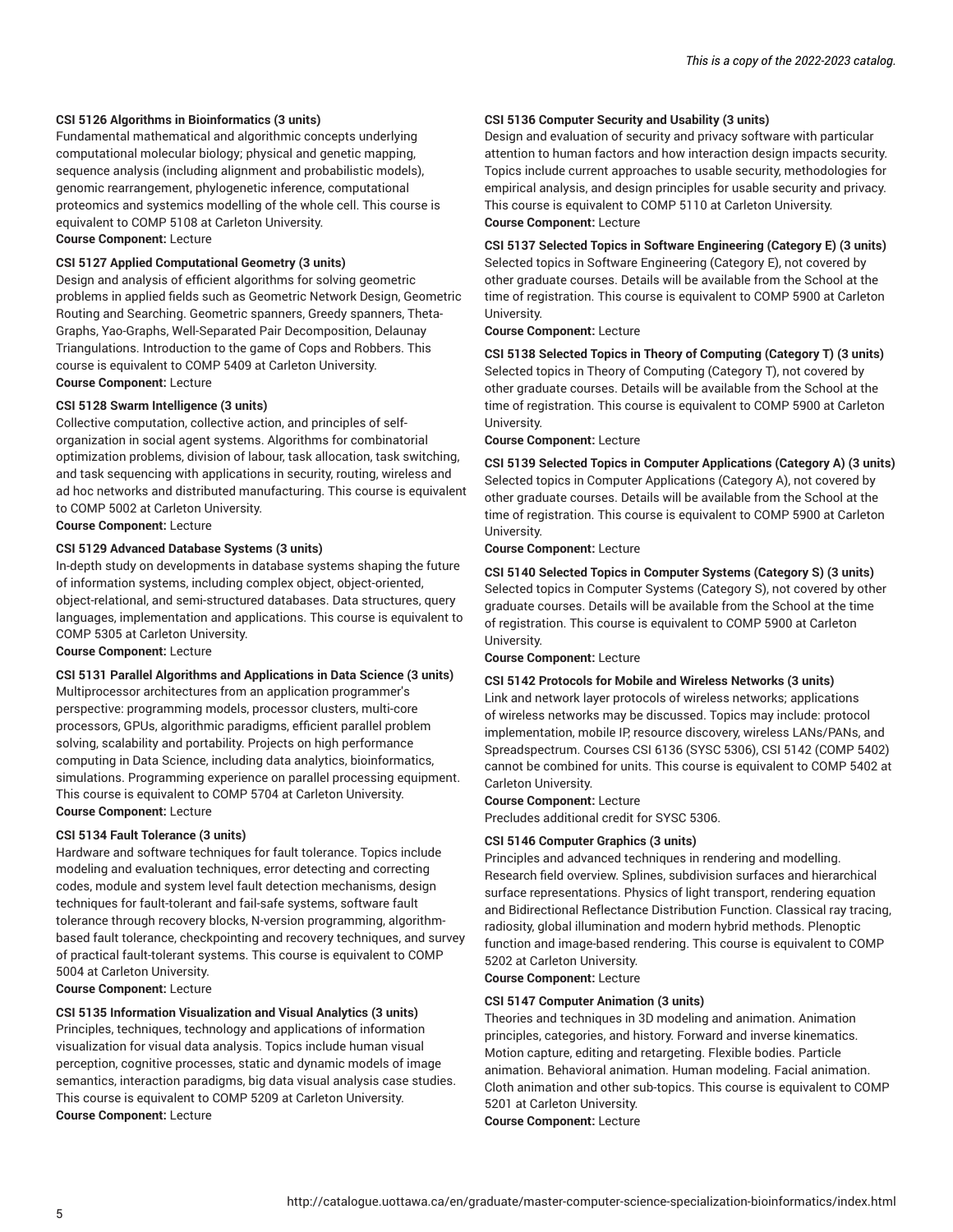#### **CSI 5148 Wireless Ad Hoc Networking (3 units)**

Self-organized, mobile, and hybrid ad hoc networks. Physical, medium access, networks, transport and application layers, and cross-layering issues. Power management. Security in ad hoc networks. Topology control and maintenance. Data communication protocols, routing and broadcasting. Location service for efficient routing. This course is equivalent to COMP 5103 at Carleton University.

**Course Component:** Lecture

#### **CSI 5149 Graphical Models and Applications (3 units)**

Bayesian networks, factor graphs, Markov random fields, maximum a posteriori probability (MAP) and maximum likelihood (ML) principles, elimination algorithm, sum-product algorithm, decomposable and nondecomposable models, junction tree algorithm, completely observed models, iterative proportional fitting algorithm, expectation- maximization (EM) algorithm, iterative conditional modes algorithm, variational methods, applications. Courses CSI 5149 (COMP 5007), ELG 5131 (EAGJ 5131) and ELG 7177 (EACJ 5605) cannot be combined for units. This course is equivalent to COMP 5007 at Carleton University.

**Course Component:** Lecture

Permission of the Department is required.

#### **CSI 5151 Virtual Environments (3 units)**

Basic concepts. Virtual worlds. Hardware and software support. World modeling. Geometric modeling. Light modeling. Kinematic and dynamic models. Other physical modeling modalities. Multi-sensor data fusion. Anthropomorphic avatars. Animation: modeling languages, scripts, real-time computer architectures. Virtual environment interfaces. Case studies. Courses ELG 5124 (EACJ 5204), CSI 5151 (COMP 5205) cannot be combined for units. This course is equivalent to COMP 5205 at Carleton University.

**Course Component:** Lecture

#### **CSI 5152 Evolving Information Networks (3 units)**

Convergence of social and technological networks with WWW. Interplay between information content, entities creating it and technologies supporting it. Structure and analysis of such networks, models abstracting their properties, link analysis, search, mechanism design, power laws, cascading, clustering and connections with work in social sciences. This course is equivalent to COMP 5310 at Carleton University. **Course Component:** Lecture

#### **CSI 5153 Data Management for Business Intelligence (3 units)**

Data management problems and information technology in decision making support in business environments. Topics include advanced data modeling, semantic modeling, multidimensional databases and data warehousing, on-line-analytical processing, elements of data mining, context in data management, data quality assessment, data cleaning, elements of business process modeling. This course emphasizes concepts and techniques rather than specific applications or systems/ implementations. This course is equivalent to COMP 5111 at Carleton University.

**Course Component:** Lecture

#### **CSI 5154 Algorithms for Data Science (3 units)**

Algorithmic techniques to handle (massive/big) data arising from, for example, social media, mobile devices, sensors, financial transactions. Algorithmic techniques may include locality-sensitive hashing, dimensionality reduction, streaming, clustering, VC-dimension, external memory, core sets, link analysis and recommendation systems. This course is equivalent to COMP 5112 at Carleton University. **Course Component:** Lecture

#### **CSI 5155 Machine Learning (3 units)**

Concepts, techniques, and algorithms in machine learning; representation, regularization and generalization; supervised learning; unsupervised learning; advanced methods such as support vector machines, online algorithms, neural networks, hidden Markov models, and Bayesian networks; curse of dimensionality and large-scale machine learning. Category T in course list. This course is equivalent to COMP 5116 at Carleton University.

**Course Component:** Lecture

#### **CSI 5161 Principles of Distributed Simulation (3 units)**

Distributed simulation principles and practices. Synchronization protocols: Optimistic vs Conservative, Deadlock detection in conservative simulations, Time warp simulation. Distributed interactive simulation: Data distribution management, Interest management, High Level Architectures (HLA), Run Time Infrastructure (RTI). Distributed web-based simulation. Distributed agent based simulation. Real time applications of distributed simulation. Distributed and collaborative virtual simulations. This course is equivalent to COMP 5606 at Carleton University. **Course Component:** Lecture

#### **CSI 5163 Algorithm Analysis and Design (3 units)**

Topics of current interest in the design and analysis of computer algorithms for graph-theoretical applications; e.g. shortest paths, chromatic number, etc. Lower bounds, upper bounds, and average performance of algorithms. Complexity theory. This course is equivalent to COMP 5703 at Carleton University.

**Course Component:** Lecture

#### **CSI 5164 Computational Geometry (3 units)**

Study of design and analysis of algorithms to solve geometric problems; emphasis on applications such as robotics, graphics, and pattern recognition. Topics include: visibility problems, hidden line and surface removal, path planning amidst obstacles, convex hulls, polygon triangulation, point location. This course is equivalent to COMP 5008 at Carleton University.

**Course Component:** Lecture

#### **CSI 5165 Combinatorial Algorithms (3 units)**

Design of algorithms for solving problems that are combinatorial in nature, involving exhaustive generation, enumeration, search and optimization. Algorithms for generating basic combinatorial objects (permutations, combinations, subsets) and for solving hard optimization problems (knapsack, maximum clique, minimum set cover). Metaheuristic search, backtracking, branch-and-bound. Computing isomorphism of combinatorial objects (graphs), isomorph-free exhaustive generation. This course is equivalent to COMP 5709 at Carleton University.

**Course Component:** Lecture

#### **CSI 5166 Applications of Combinatorial Optimization (3 units)**

Topics in combinatorial optimization with emphasis on applications in Computer Science. Topics include network flows, various routing algorithms, polyhedral combinatorics, and the cutting plane method. This course is equivalent to COMP 5805 at Carleton University. **Course Component:** Lecture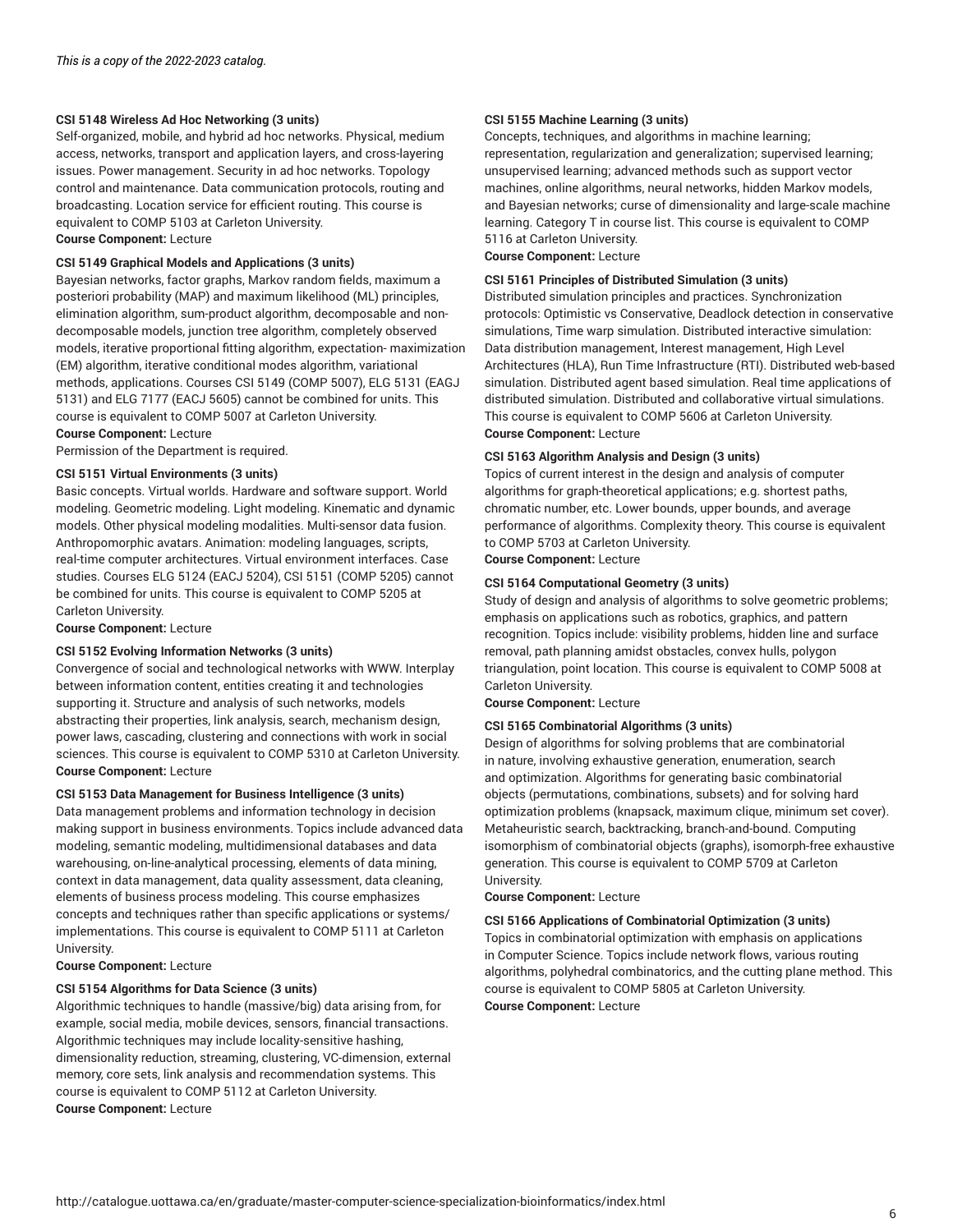#### **CSI 5167 Human-Computer Interaction Models, Theories and Frameworks (3 units)**

A basis for graduate study in HCI with an emphasis on the application of theory to user interface design. Review of main theories of human behaviour relevant to HCI, including especially Cognitive Dimensions of Notations Framework, Mental Models, Distributed Cognition, and Activity Theory, and their application to design and development of interactive systems. This course is equivalent to COMP 5210 at Carleton University. **Course Component:** Lecture

#### **CSI 5168 Digital Watermarking (3 units)**

Overview of recent advances in watermarking of image, video, audio, and other media. Spatial, spectral, and temporal watermarking algorithms. Perceptual models. Use of cryptography in steganography and watermarking. Robustness, security, imperceptibility, and capacity of watermarking. Content authentication, copy control, intellectual property, digital rights management, and other applications. This course is equivalent to COMP 5309 at Carleton University.

**Course Component:** Lecture

#### **CSI 5169 Wireless Networks and Mobile Computing (3 units)**

Computational aspects and applications of design and analysis of mobile and wireless networking. Topics include Physical, Link Layer, Media Access Control, Wireless, Mobile LANs (Local Area Networks), Ad-Hoc, Sensor Networks, Power Consumption optimization, Routing, Searching, Service Discovery, Clustering, Multicasting, Localization, Mobile IP/TCP (Internet Protocol/Transmission Control Protocol), File Systems, Mobility Models, Wireless Applications. Courses CSI 5169, ELG 6168 cannot be combined for units. This course is equivalent to COMP 5304 at Carleton University.

**Course Component:** Lecture

#### **CSI 5173 Data Networks (3 units)**

Mathematical and practical aspects of design and analysis of communication networks. Topics include: basic concepts, layering, delay models, multi-access communication, queuing theory, routing, faulttolerance, and advanced topics on high-speed networks, ATM, mobile wireless networks, and optical networks. This course is equivalent to COMP 5203 at Carleton University.

**Course Component:** Lecture

#### **CSI 5174 Validation Methods for Distributed Systems (3 units)**

Review of formal specification and description techniques for distributed and open systems. Verification techniques. Correctness proofs. Verification of general properties of distributed systems. Analysis and relief strategies. Testing techniques. Test generation strategies. Test architectures. This course is equivalent to COMP 5604 at Carleton University.

**Course Component:** Lecture

#### **CSI 5175 Mobile Commerce Technologies (3 units)**

Wireless networks support for m-commerce; m-commerce architectures and applications; mobile payment support systems; business models; mobile devices and their operating systems; mobile content presentation; security issues and solutions; relevant cross layer standards and protocols; case studies. Courses DTI 5175, CSI 5175 cannot be combined for units. This course is equivalent to COMP 5220 at Carleton University. **Course Component:** Lecture

#### **CSI 5180 Topics in Artificial Intelligence (3 units)**

Selected topics in Artificial Intelligence (A.I.); could include A.I. programming techniques, pattern matching systems, natural language systems, rule-based systems, constraint systems, machine learning systems, and cognitive systems. Applications could include areas in Finance, Medicine, Manufacturing, Smart Cities, Semantic Web, Healthcare, Fraud Detection, Intrusion Detection, Autonomous Vehicles, Opinion mining, Sentiment Analysis or similar areas. Assignments will be both (a) programming-oriented, requiring implementation and/or extensions of prototypes in Lisp and/or Prolog and (b) research-oriented, requiring readings of special topics in current A.I. journals. This course is equivalent to COMP 5100 at Carleton University. **Course Component:** Lecture

#### **CSI 5183 Evolutionary Computation and Artificial Life (3 units)**

Study of algorithms based upon biological theories of evolution, applications to machine learning and optimization problems. Possible topics: Genetic Algorithms, Classifier Systems, and Genetic Programming. Recent work in the fields of Artificial Life (swarm intelligence, distributed agents, behavior-based AI) and of connectionism. This course is equivalent to COMP 5206 at Carleton University.

#### **Course Component:** Lecture

Precludes additional credit for COMP 4107.

#### **CSI 5185 Statistical and Syntactic Pattern Recognition (3 units)**

Topics include a mathematical review, Bayes decision theory, maximum likelihood and Bayesian learning for parametric pattern recognition, nonparametric methods including nearest neighbor and linear discriminants. Syntactic recognition of strings, substrings, subsequences and tree structures. Applications include speech, shape and character recognition. This course is equivalent to COMP 5107 at Carleton University. **Course Component:** Lecture

#### **CSI 5195 Ethics for Artificial Intelligence (3 units)**

Students critically examine topics in applied AI ethics through the lens of contemporary philosophy and applied ethics texts, popular media articles, and technology case studies. Topics may include: bias and fairness; explainability; accountability; privacy; deception; trust/trustworthiness; and metaphors. Methods for applying ethical considerations in technology design are introduced through hands-on design projects. (Category E)

#### **Course Component:** Lecture

The courses DTI 5310, CSI 5195 cannot be combined for units.

#### **CSI 5200 Projects on Selected Topics (3 units) Course Component:** Lecture

#### **CSI 5218 Uncertainty Evaluation in Engineering Measurements and Machine Learning (3 units)**

Uncertainty, uncertainty propagation, Bayesian inference, sensor fusion, time series, Gaussian processes, integrating scientific/user knowledge into machine learning, neural networks for differential equations, probabilistic deep learning, sequential decision making. Case studies will be drawn from various fields including biomedical, autonomous vehicles, sensors, and signal processing.

#### **Course Component:** Lecture

The courses CSI 5218, ELG 5218 cannot be combined for units.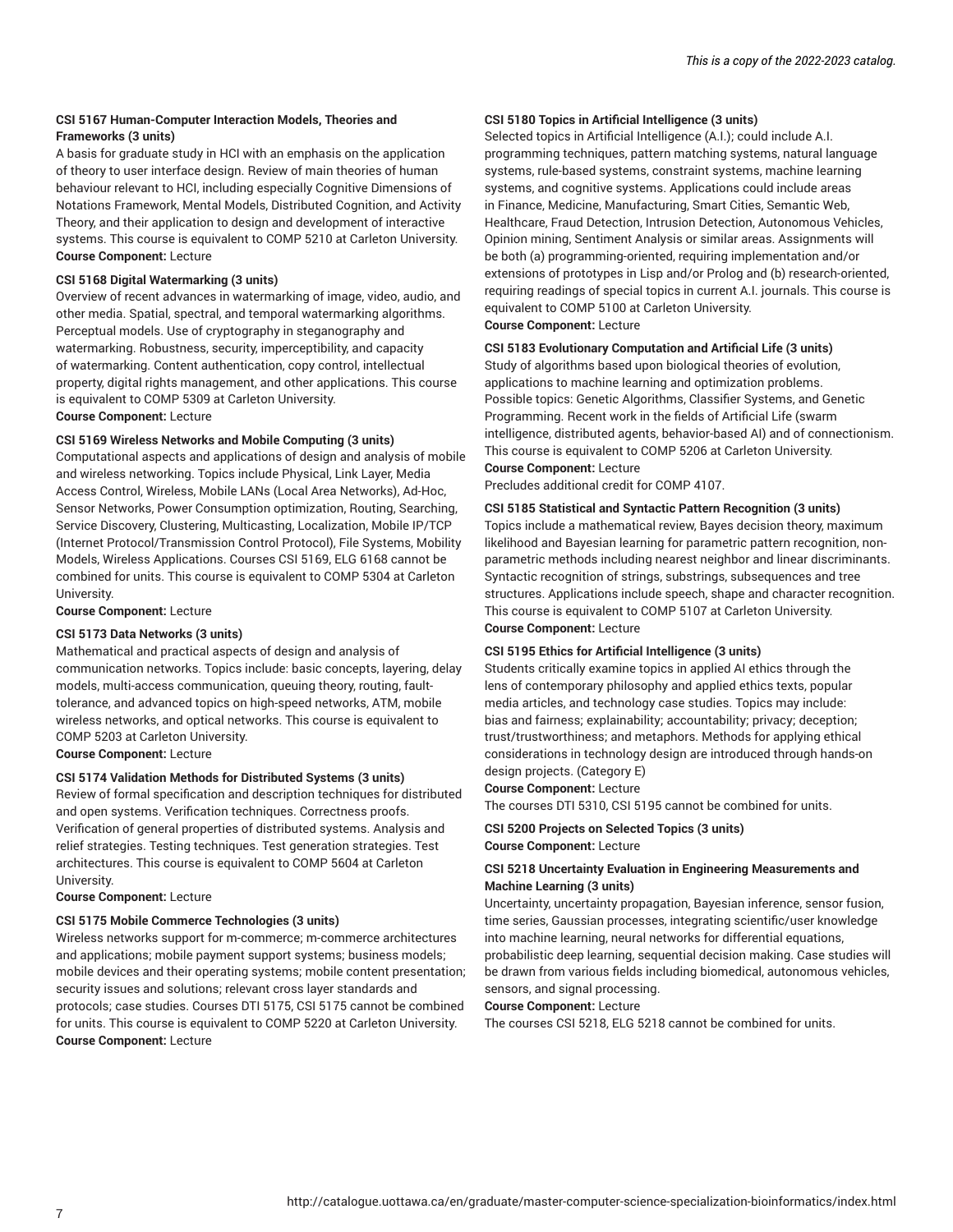#### **CSI 5308 Principles of Distributed Computing (3 units)**

Formal models of distributed environment; theoretical issues in the design of distributed algorithms; message and time complexity; problem solving in distributed settings. Problems discussed may include: coordination and control, information diffusion, leader election, consensus, distributed data operations, computing by mobile entities. This course is equivalent to COMP 5003 at Carleton University. **Course Component:** Lecture

**CSI 5311 Distributed Databases and Transaction Processing (3 units)**

Principles involved in the design and implementation of distributed databases and distributed transaction processing systems. Topics include: distributed and multi-database system architectures and models, atomicity, synchronization and distributed concurrency control algorithms, data replication, recovery techniques, and reliability in distributed databases. This course is equivalent to COMP 5101 at Carleton University.

**Course Component:** Lecture

#### **CSI 5312 Distributed Operating Systems (3 units)**

Design issues of advanced multiprocessor distributed operating systems: multiprocessor system architectures; process and object models; synchronization and message passing primitives; memory architectures and management; distributed file systems; protection and security; distributed concurrency control; deadlock; recovery; remote tasking; dynamic reconfiguration; performance measurement, modeling, and system tuning. This course is equivalent to COMP 5102 at Carleton University.

**Course Component:** Lecture

#### **CSI 5314 Object-Oriented Software Development (3 units)**

Issues in modeling and verifying quality and variability in object-oriented systems. Testable models in model-driven and test-driven approaches. System family engineering. Functional conformance: scenario modeling and verification, design by contract. Conformance to non-functional requirements: goals, forces and tradeoffs, metrics. This course is equivalent to COMP 5104 at Carleton University. **Course Component:** Lecture

**CSI 5340 Introduction to Deep Learning and Reinforcement Learning (3**

#### **units)**

Fundamental of machine learning; multi-layer perceptron, universal approximation theorem, back-propagation; convolutional networks, recurrent neural networks, variational auto-encoder, generative adversarial networks; components and techniques in deep learning; Markov Decision Process; Bellman equation, policy iteration, value iteration, Monte-Carlo learning, temporal difference methods, Q-learning, SARSA, applications. This course is equivalent to COMP 5340 at Carleton University.

**Course Component:** Lecture

#### **CSI 5341 Learning-based Computer Vision (3 units)**

Introduction to learning-based computer vision; statistical learning background; image processing and filtering primer; convolutional neural networks (CNNs), network layers, computer vision data sets and competitions; computer vision problems, in particular, image classification, detection and recognition, semantic segmentation, image generation, multi-view problems and tracking. This course is equivalent to COMP 5341 at Carleton University.

**Course Component:** Lecture

#### **CSI 5342 Ubiquitous Sensing for Smart Cities (3 units)**

Sensor and actuator networks. Dedicated and non-dedicated sensing. Vehicular sensing and smart transportation. Software Defined Things. Sensing as a service. Machine and deep learning-based misbehaviour detection. IoT-data analytics ecosystems. Federated Learning. AI-based security solutions. Auction and game theory concepts in ubiquitous sensing. This course is equivalent to COMP 5342 at Carleton University. **Course Component:** Lecture

#### **CSI 5343 AI-Enabled Communications (3 units)**

Wireless networking fundamentals. Device to-device communications. Networking with cognitive radio. Cyber physical systems (CPS). Selforganization. Supervised and unsupervised learning. Reinforcement learning. Deep learning.This course is equivalent to COMP 5343 at Carleton University.

**Course Component:** Lecture

#### **CSI 5344 Geometry Processing (3 units)**

The course covers concepts, representations, and algorithms for analyzing and processing 3D geometric datasets. Topics include shape representations (e.g., triangle meshes, points clouds, and implicit functions), and the geometry processing pipeline covering the acquisition (e.g., with laser scanning or depth cameras), reconstruction, manipulation, editing, analysis, and fabrication (3D printing) of geometric models. This course is equivalent to COMP 5115 at Carleton University. **Course Component:** Lecture

#### **CSI 5345 Internet of Things (IoT) Security (3 units)**

The course examines security challenges related to the Internet of Things (IoT), with a focus on consumer IoT devices, software aspects including engineering design, security of communications protocols and wireless access, cryptographic mechanisms, device integration and configuration, and security of IoT applications and platforms. This course is equivalent to COMP 5119 at Carleton University.

**Course Component:** Lecture

#### **CSI 5346 Mining Software Repositories (3 units)**

Introduction to the methods and techniques of mining software engineering data. Software repositories and their associated data. Data extraction and mining. Data analysis and interpretation (statistics, metrics, machine learning). Empirical case studies. This course is equivalent to COMP 5117 at Carleton University. **Course Component:** Lecture

#### **CSI 5347 Trends in Big Data Management (3 units)**

Discussion of research papers on hot topics in the area of data management. The list of topics covered in the course generally spans: Data Exploration, Data Cleaning, Data Integration, Data Mining, Data Lake Management, Knowledge Graphs, Graph Processing, Question Answering, Blockchain, Crowdsourcing, Internet of Things, Text Processing, and Training via Weak Supervision. The common characteristic among all these topics is the large scale of data. This course is equivalent to COMP 5118 at Carleton University.

**Course Component:** Lecture

#### **CSI 5350 Machine Learning for Healthcare (3 units)**

Principles, techniques, technology and applications of machine learning for medical data such as medical imaging data, genomic data, physiological signals, speech and language. This course is equivalent to COMP 5113 at Carleton University. **Course Component:** Lecture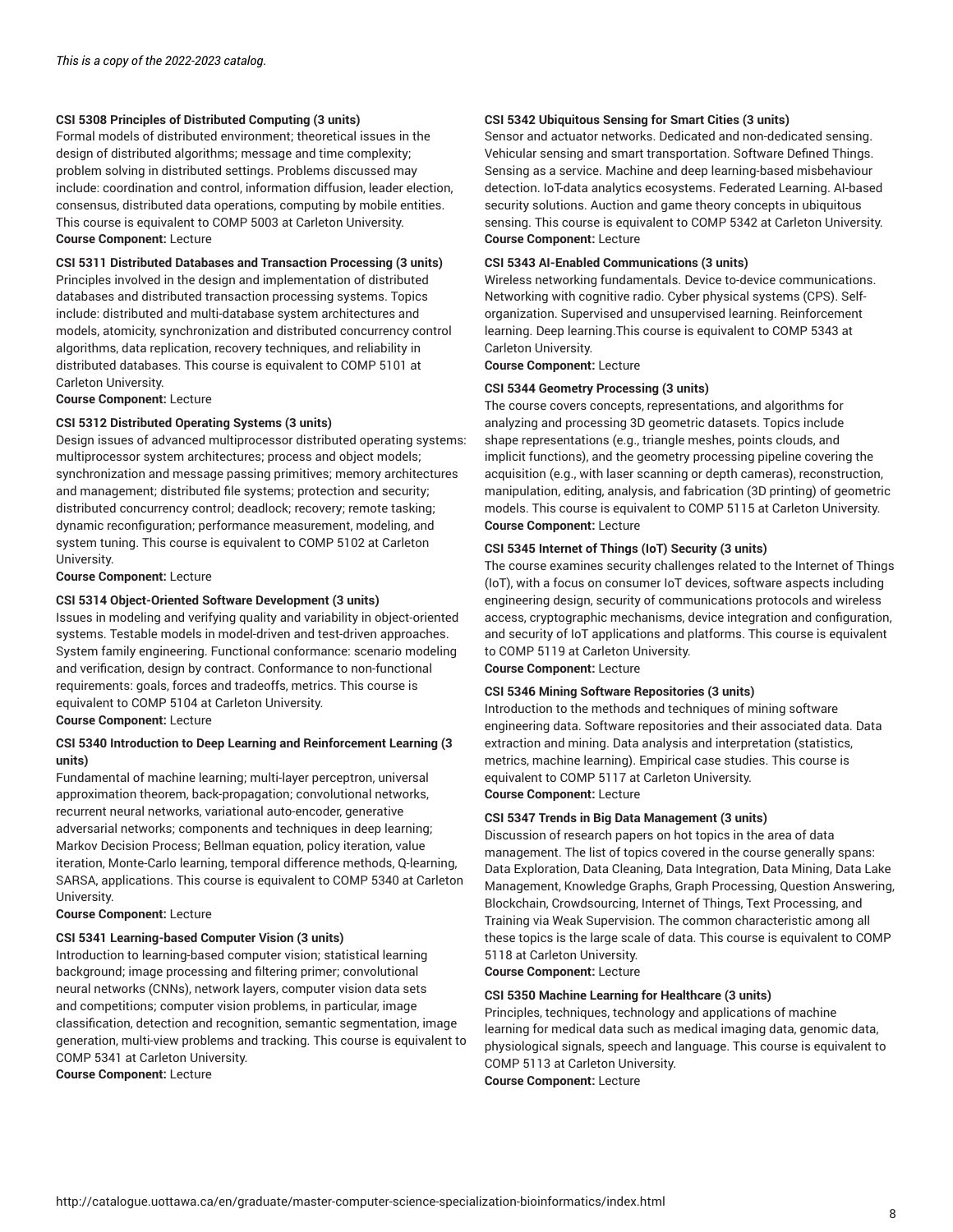#### **CSI 5351 Quantum Communications and Networking (3 units)**

Quantum communications and networking; the use of individual photons and teleportation to represent and transmit information. Theoretical (mathematical) principles. Practical aspects (implementation and software simulation) of quantum communications and networking. This course is equivalent to COMP 5114 at Carleton University. **Course Component:** Lecture

#### **CSI 5352 Internet Measurement and Security (3 units)**

Measurement methodologies for understanding complex Internet phenomena and behaviors including: spread of vulnerabilities, remote network topologies, attack patterns, content popularity, Internet censorship, service quality, and adoption of security systems. Tools for efficient measurements, large-scale data analysis, stats, reproducibility of results. Ethical considerations. This course is equivalent to COMP 5500 at Carleton University.

**Course Component:** Lecture

#### **CSI 5380 Systems and Architectures for Electronic Commerce (3 units)**

E-commerce system architecture with a focus on relevant design patterns. Web servers, containers, and application frameworks. Web protocols, services, and client technologies. Scaleability through load balancing, clustering, and code optimization. Internationalization, accessibility, and privacy. Data mining and sharing approaches for digital targeted advertising. E-commerce user interface design and evaluation. Current research issues. Hands-on experience with an integrated set of current e-commerce tools. E-commerce development project. Courses EBC 5380, CSI 5380 cannot be combined for units. This course is equivalent to COMP 5405 at Carleton University.

**Course Component:** Lecture

#### **CSI 5386 Natural Language Processing (3 units)**

Overview of both rule-based or symbolic methods and statistical methods as approaches to Natural Language Processing (NLP), with more emphasis on the statistical ones. Applications such as information retrieval, text categorization, clustering, and statistical machine translation could be discussed. This course is equivalent to COMP 5505 at Carleton University.

#### **Course Component:** Lecture

#### **CSI 5387 Data Mining and Concept Learning (3 units)**

Concepts and techniques of data mining. Methods for data summarization and data preprocessing. Algorithms for finding frequent patterns and association analysis; classification; cluster analysis and anomaly detection. Model selection, model evaluation and statistical significance testing. Approaches for coping with Big Data. Selected applications of data mining and concept learning. This course is equivalent to COMP 5706 at Carleton University. **Course Component:** Lecture

Permission of the Department is required.

#### **CSI 5388 Topics in Machine Learning (3 units)**

**Course Component:** Lecture Permission of the Department is required.

#### **CSI 5389 Electronic Commerce Technologies (3 units)**

Business models and technologies. Search engines. Cryptography. Web services and agents. Secure electronic transactions. Value added e-commerce technologies. Advanced research questions. Courses EBC5389, CSI5389 cannot be combined for units. This course is equivalent to COMP 5401 at Carleton University. **Course Component:** Lecture

#### **CSI 5390 Learning Systems from Random Environments (3 units)**

Computerized adaptive learning for random environments and its applications. Topics include a mathematical review, learning automata which are deterministic/stochastic, with fixed/variable structures, of continuous/discretized design, with ergodic/absorbing properties and of estimator families. This course is equivalent to COMP 5005 at Carleton University.

**Course Component:** Lecture

**CSI 5500 Projets en informatique (3 crédits) Volet :** Cours magistral

**CSI 5501 Modèles formels de l'information (3 crédits) Volet :** Cours magistral

#### **CSI 5510 Principles de développement formel de logiciels (3 crédits)**

Méthodologies pour la spécification, le développement et la vérification formels de logiciels. Utilisation d'assistants de preuves, de déduction automatisée et d'autres méthodes formelles visant l'exactitude de logiciel. Applications à la vérification de programmes et au calcul sécurisé. Ce cours est équivalent à COMP 5707 à la Carleton University. **Volet :** Cours magistral

#### **CSI 5511 Génie de la qualité des logiciels (3 crédits)**

Critères de la qualité des logiciels. Composantes et métriques de qualité. Qualité du processus de développement des logiciels. Génie de fiabilité des logiciels. Capture et validation d'exigences. Validation systématique de la conception; approche boîte-grise. Conception, implantation et gestion des tests. Étude de cas en validation et vérification des logiciels de communication. Conception orientée objet. Aspects théoriques. Ce cours est équivalent à COMP 5501 à la Carleton University. **Volet :** Cours magistral

#### **CSI 5526 Algorithmes en bio-informatique (3 crédits)**

Assemblage de l'ADN, recherche de gênes, comparaison de chaînes, alignement de séquences, structures grammaticales, structures secondaires et tertiaires. Les récents développements, tels que les puces d'ADN et de protéines. Travail additionnel requis dans le cas des étudiants inscrits sous la cote CSI 5526.

**Volet :** Cours magistral

Permission du Département est requise.

#### **CSI 5537 Thème choisi en génie logiciel (catégorie E) (3 crédits)**

Thèmes choisis en génie logiciel (catégorie E), non couverts par d'autres cours de deuxième cycle. Les détails seront disponibles à l'école au moment de l'inscription. Ce cours est équivalent à COMP 5900 à la Carleton University.

**Volet :** Cours magistral

#### **CSI 5538 Thème choisi en théorie de l'informatique (catégorie T) (3 crédits)**

Thèmes choisis en théorie de l'informatique (catégorie T), non couverts par d'autres cours de deuxième cycle. Les détails seront disponibles à l'école au moment de l'inscription. Ce cours est équivalent à COMP 5900 à la Carleton University.

**Volet :** Cours magistral

#### **CSI 5539 Thème choisi en application informatique (catégorie A) (3 crédits)**

Thèmes choisis en application informatique (catégorie A), non couverts par d'autres cours de deuxième cycle. Les détails seront disponibles à l'école au moment de l'inscription. Ce cours est équivalent à COMP 5900 à la Carleton University.

**Volet :** Cours magistral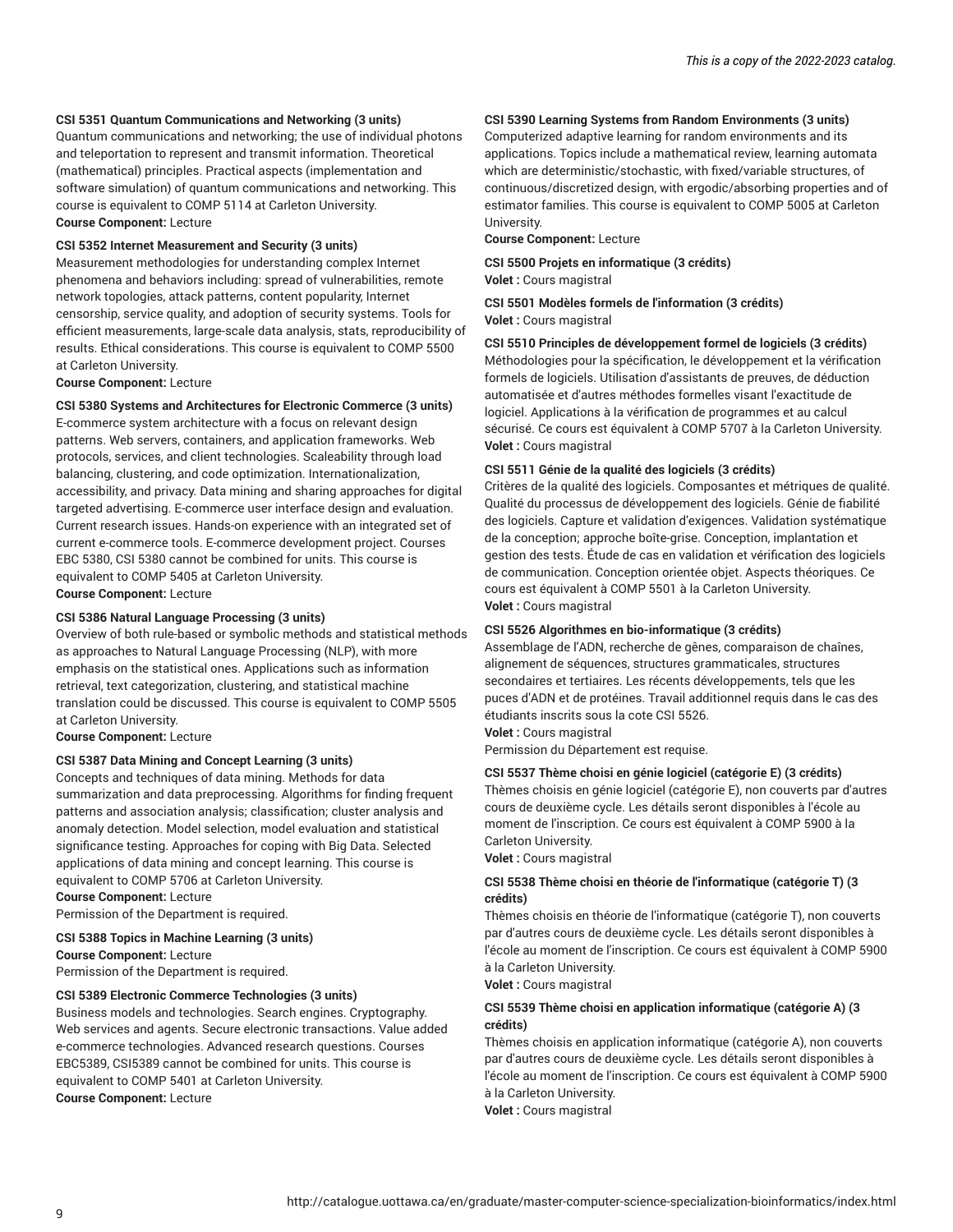#### **CSI 5540 Thème choisi en systèmes informatiques (catégorie S) (3 crédits)**

Thèmes choisis en systèmes informatiques (catégorie S), non couverts par d'autres cours de deuxième cycle. Les détails seront disponibles à l'école au moment de l'inscription. Ce cours est équivalent à COMP 5900 à la Carleton University.

**Volet :** Cours magistral

#### **CSI 5555 Apprentissage machine (3 crédits)**

Concepts, techniques et algorithmes en apprentissage machine; représentation, régularisation et généralisation; apprentissage supervisé; apprentissage non supervisé; méthodes avancées telles que les machines à vecteur de support, les algorithmes en ligne, les réseaux de neurones; les modèles de Markov cachés et les réseaux bayésiens; le fléau de la dimensionnalité et l'apprentissage machine à grande échelle. Catégorie T dans la liste de cours.

**Volet :** Cours magistral

#### **CSI 5561 Sujets en simulation et en optimisation des systèmes (3 crédits)**

**Volet :** Cours magistral

#### **CSI 5563 Analyse et conception des algorithmes (3 crédits) Volet :** Cours magistral

#### **CSI 5565 Algorithmes combinatoires (3 crédits)**

Conception d'algorithmes pour résoudre des problèmes de nature combinatoire (génération exhaustive, énumération, recherche et optimisation). Algorithmes pour générer des objets combinatoires de base (permutations, combinaisons, sous-ensembles) et pour résoudre des problèmes d'optimisation difficiles (knapsack, clique maximum, couverture minimum). Recherche métaheuristique, retour arrière, branchand-bound. Calcul de l'isomorphisme des objets combinatoires (graphes), génération exhaustive sans isomorphes. Ce cours est équivalent à COMP 5709 à l'Université Carleton.

**Volet :** Cours magistral

#### **CSI 5571 Télématique : Concepts et logiciels (3 crédits) Volet :** Cours magistral

#### **CSI 5580 Sujets en intelligence artificielle (3 crédits)**

Thèmes choisis en intelligence artificielle (I.A.); pourrait inclure des techniques de programmation en intelligence artificielle, des systèmes d'appariement de formes, des systèmes à langage naturel, des systèmes à base de règles, des systèmes de contraintes, des systèmes d'apprentissage automatique et des systèmes cognitifs. Les applications peuvent couvrir les domaines de la finance, de la médecine, de la fabrication, des villes intelligentes, du Web sémantique, de la détection de fraudes ou d'intrusion, des véhicules autonomes, de l'analyse d'opinion, de l'analyse de sentiments ou d'autres domaines similaires. Les devoirs seront à la fois (a) axés sur la programmation, exigeant l'implémentation et/ou l'extension de prototypes (b) axés sur la recherche, nécessitant des lectures de sujets spéciaux dans des revus d'I.A. contemporaines. Ce cours est équivalent à COMP 5100 à l'Université Carleton. **Volet :** Cours magistral

#### **CSI 5780 Systèmes et architectures des logiciels pour le commerce électronique (3 crédits)**

Architecture du système de commerce électronique et patrons de conception. Serveurs Web, conteneurs et cadres d'application. Protocoles, services, et technologies de client Web. Évolutivité grâce à l'équilibrage de la charge, au clustering et à l'optimisation du code. Internationalisation, accessibilité et confidentialité. Méthodes d'exploration et de partage de données pour la publicité ciblée numérique. Conception et évaluation de l'interface utilisateur pour le commerce électronique. Problèmes de recherche actuels. Expérience pratique avec un ensemble intégré d'outils de commerce électronique actuels. Projet de développement du commerce électronique. Les cours EBC 5380, CSI 5380 ne peuvent pas être combinés pour les unités. Ce cours est équivalent à COMP 5405 à la Carleton University. **Volet :** Cours magistral Prerequisite: CSI 5389

#### **CSI 5787 Fouille des données et apprentissage des concepts (3 crédits)**

Aspects conceptuels et techniques de l'exploration des données. Méthodes pour l'agrégation et le prétraitement des données. Algorithmes d'extraction de patrons et analyse des règles d'association; partitionnement des données et détection des anomalies. Sélection et évaluation des modèles et tests de signification statistique. Approches pour composer avec les mégadonnées. Choix d'applications en exploration des données et en extraction des concepts. **Volet :** Cours magistral

#### **CSI 5789 Technologies du commerce électronique (3 crédits)**

Introduction aux modèles et technologies d'entreprise. Moteurs de recherche. Cryptographie. Services Web et agents. Transactions électroniques sécurisées. Technologies du commerce électronique à valeur ajoutée. Questions de recherche avancées. Ce cours est équivalent à COMP 5401 à la Carleton University.

**Volet :** Cours magistral Prerequisite: CSI 4110 or equivalent.

#### **CSI 5900 Projets de recherche en informatique / Graduate Projects in Computer Science (3 crédits / 3 units)**

Ce cours est équivalent à COMP 5902 à la Carleton University. / This course is equivalent to COMP 5902 at Carleton University. **Volet / Course Component:** Recherche / Research

#### **CSI 5901 Études dirigées / Directed Studies (3 crédits / 3 units)**

A course of independent study under the supervision of a member of the School of Computer Science. Ce cours est équivalent à COMP 5901 à la Carleton University. / This course is equivalent to COMP 5901 at Carleton University.

**Volet / Course Component:** Recherche / Research

#### **CSI 5903 Stage en commerce électronique / Electronic Commerce Work Term (3 crédits / 3 units)**

Expérience en milieu de travail. Noté S (satisfaisant) ou NS (non satisfaisant) selon les résultats du rapport écrit et l'évaluation de l'employeur. Préalable : être accepté au programme de certificat en commerce électronique (option technologie) et recevoir la permission du Comité du programme. / Practical experience. Graded S (Satisfactory) / NS (Not satisfactory), to be based on the grades obtained for the written report as well as on the evaluations of the employer.

**Volet / Course Component:** Cours magistral / Lecture

Permission du Département est requise. / Permission of the Department is required.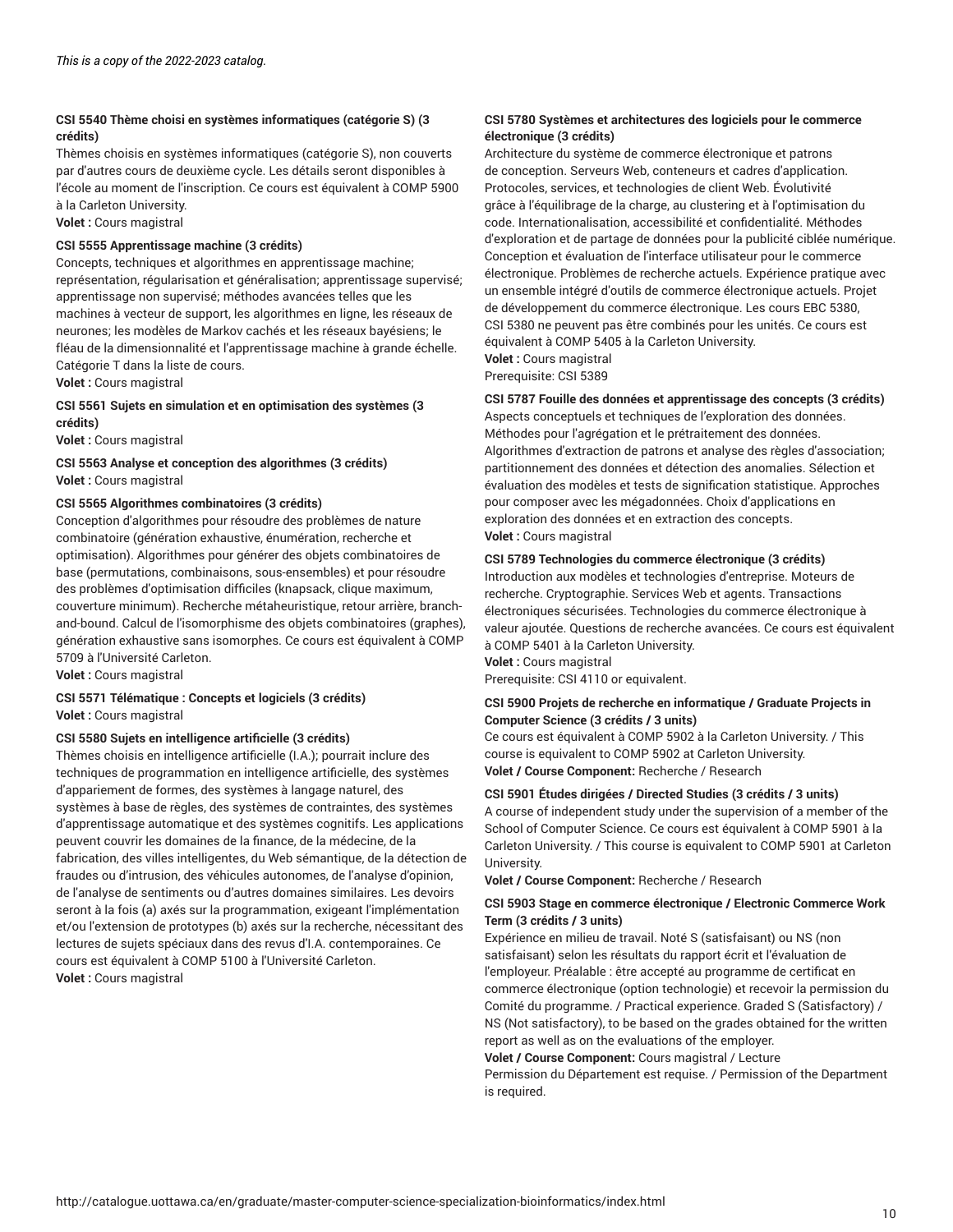#### **CSI 5904 Projet de recherche avancé en commerce électronique / Graduate Project in Electronic Commerce (3 crédits / 3 units)**

Projet sur un sujet précis en commerce électronique mené sous la direction d'un professeur. Les cours CSI 5904, CSI 5903 ne peuvent être combinés pour l'obtention de crédits. / Project on a specific topic in electronic commerce under the supervision of a professor. Courses CSI 5904, CSI 5903 cannot be combined for units.

**Volet / Course Component:** Cours magistral / Lecture Exclusion: CSI 5903.

#### **CSI 6900 Projets de recherche intensive en informatique / Intensive Graduate Projects in Computer Science (6 crédits / 6 units)**

Cours de six crédits s'échelonnant sur une période de deux sessions. L'envergure du projet de recherche exigé dans ce cours est deux fois plus grande que dans le cas de CSI 5900. Les cours CSI 6900, CSI 5900 ne peuvent être combinés pour l'obtention de crédits. Cours ouvert uniquement aux étudiants inscrits à la maîtrise sans thèse. Ce cours est équivalent à COMP 5903 à la Carleton University. / A two-session course. The project is twice the scope of projects in CSI 5900. Courses CSI 6900, CSI 5900 cannot be combined for units. Not to be taken in the thesis option. This course is equivalent to COMP 5903 at Carleton University. **Volet / Course Component:** Recherche / Research

#### **CSI 7131 Advanced Parallel and Systolic Algorithms (3 units)**

Continuation of CSI 5131 (COMP 5704). This course is equivalent to COMP 6100 at Carleton University.

**Course Component:** Lecture

#### **CSI 7160 Advanced Topics in the Theory of Computing (3 units)** This course is equivalent to COMP 6601 at Carleton University. **Course Component:** Lecture

#### **CSI 7161 Advanced Topics in Programming Systems and Languages (3 units)**

This course is equivalent to COMP 6603 at Carleton University. **Course Component:** Lecture

**CSI 7162 Advanced Topics in Computer Applications (3 units)** This course is equivalent to COMP 6604 at Carleton University. **Course Component:** Lecture

#### **CSI 7163 Advanced Topics in Computer Systems (3 units)**

This course is equivalent to COMP 6605 at Carleton University. **Course Component:** Lecture

#### **CSI 7170 Advanced Topics in Distributed Computing (3 units)** This course is equivalent to COMP 6602 at Carleton University. **Course Component:** Lecture

#### **CSI 7314 Advanced Topics in Object-Oriented Systems (3 units)**

Advanced object-oriented software engineering, in particular the issues of reuse and testing. Sample topics include: interaction modeling; class and cluster testing; traceability; design patterns and testing; the C++ standard template library. Students will carry out research. This course is equivalent to COMP 6104 at Carleton University. **Course Component:** Lecture

#### **CSI 7561 Études avancées en systèmes et langages de programmation (3 crédits)**

Ce cours est équivalent à COMP 6603 à la Carleton University. **Volet :** Cours magistral

#### **CSI 7900 Projets de recherche en informatique / Graduate Projects in Computer Science (3 crédits / 3 units)**

Ce cours est équivalent à COMP 6902 à la Carleton University. / This course is equivalent to COMP 6902 at Carleton University. **Volet / Course Component:** Cours magistral / Lecture

#### **CSI 7901 Études dirigées / Directed Studies (3 crédits / 3 units)**

Ce cours est équivalent à COMP 6901 à la Carleton University. / This course is equivalent to COMP 6901 at Carleton University. **Volet / Course Component:** Recherche / Research

#### **CSI 9901 Colloque / Seminar**

**Volet / Course Component:** Séminaire / Seminar

#### **CSI 9902 Colloque / Seminar**

**Volet / Course Component:** Séminaire / Seminar

#### **CSI 9997 Proposition de thèse de doctorat / Doctoral Thesis Proposal**

Within 8 terms following initial registration in the program, a document, generally defining the problem addressed, relating it to the literature, outlining the hypotheses, goals, research methodology, initial results and validation approach, must be submitted to an examination committee and successfully defended. Ce cours est équivalent à COMP 6908 à la Carleton University. This course is equivalent to COMP 6908 at Carleton University.

**Volet / Course Component:** Recherche / Research

#### **CSI 9998 Examen général de doctorat / Ph.D. Comprehensive**

A committee must be assembled and must approve at least 3 topics for written examination: typically, a major and two minor areas. An oral examination occurs if the written exam is passed. Both elements must take place within the first 4 terms following initial registration in the program. The comprehensive examination may be failed, passed conditionally (i.e., with extra course requirements) or passed unconditionally. If failed, this course may be retaken at most one time. Ce cours est équivalent à COMP 6907 à la Carleton University. This course is equivalent to COMP 6907 at Carleton University.

**Volet / Course Component:** Recherche / Research

#### **BNF 5106 Bioinformatics (3 units)**

Major concepts and methods of bioinformatics. Topics may include, but are not limited to: genetics, statistics & probability theory, alignments, phylogenetics, genomics, data mining, protein structure, cell simulation and computing.

**Course Component:** Lecture

#### **BNF 5107 Applied Bioinformatics (3 units)**

Computational knowledge discovery in and the dynamic nature of cellular networks. Includes, but is not limited to, knowledge representation, large scale data integration, data mining and computational systems biology. This course is equivalent to BIOL 5516 at Carleton University. **Course Component:** Lecture

#### **BNF 5504 Laboratoire de bioinformatique (3 crédits)**

Principes d'organisation, de récupération, de manipulation et d'analyse de données moléculaires en génomique, protéomique et transcriptomique. Analyses pratiques de ces données pour résoudre des questions biologiques en utilisant des méthodes quantitatives et computationnelles.

**Volet :** Théorie et laboratoire

Les cours BPS 4504 et BNF 5504 ne peuvent être combinés pour l'obtention de crédits.

#### **BNF 5506 Bioinformatique (3 crédits)**

Concepts et méthodes en bioinformatique. Les sujets abordés peuvent inclure, entre autres, la génétique, les statistiques et les théories des probabilités, les alignements, la phylogénétique, la génomique et la structure de protéines. **Volet :** Cours magistral